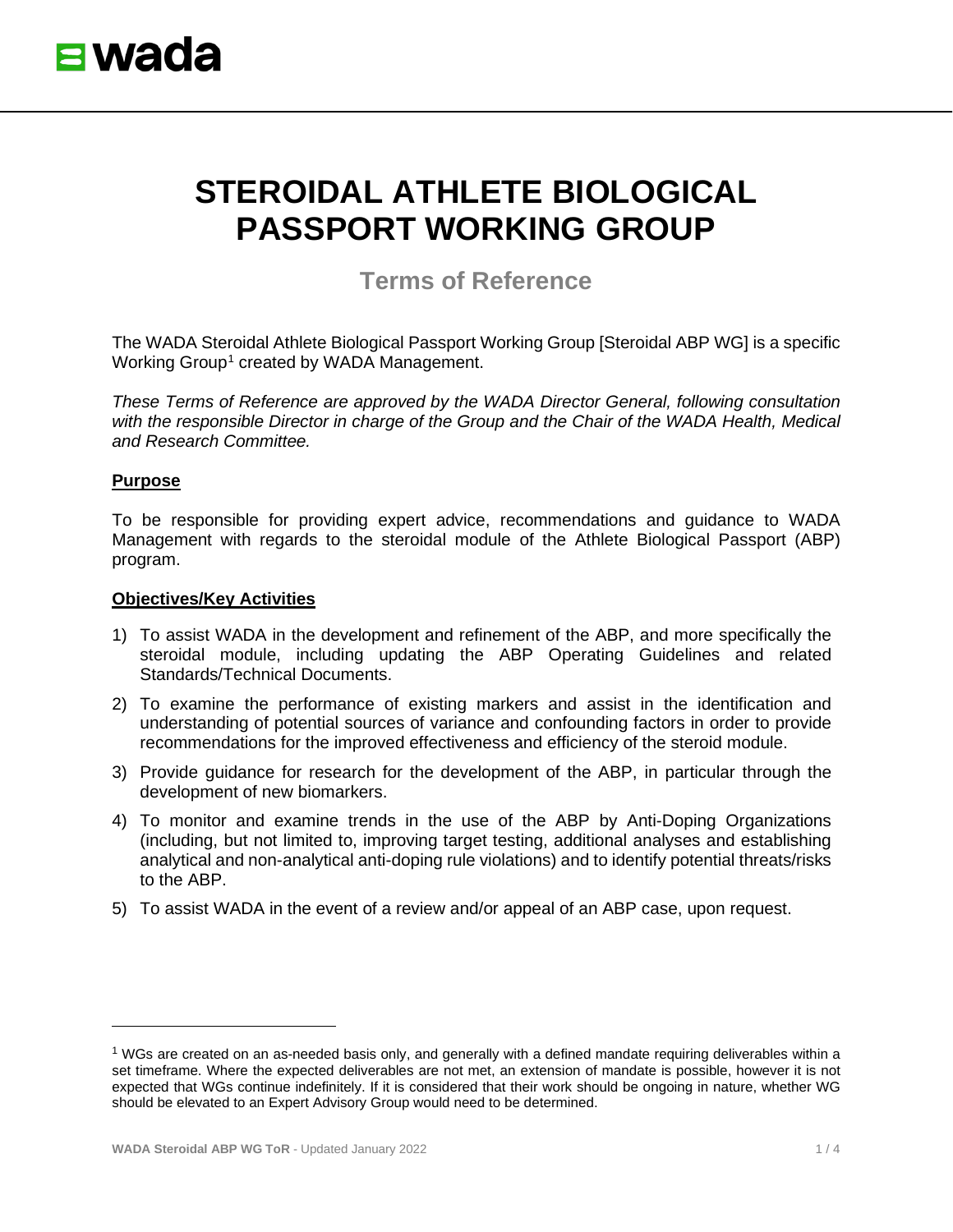## **Reporting Structure**

The Steroidal ABP WG reports to WADA Management and provides an annual report to the *WADA Health, Medical and Research Committee.*

#### **Membership/Composition**

The composition of the Steroidal ABP WG shall not exceed a maximum of 8-10 members however an exception may be applied if deemed necessary.

The WADA Director General, following consultation with the responsible Director in charge of Steroidal ABP WG and the Chair of the WADA Health, Medical and Research Committee will appoint members to the Steroidal ABP WG.

Members are selected on the basis of their relevant background and experience (e.g. expertise in the use of the ABP, the fields of laboratory steroid analysis, steroid doping and metabolism and/or clinical endocrinology, as they apply to steroid doping).

The Members of the Steroidal ABP WG are recorded on the WADA website.

*If required, additional experts may be called upon on an ad-hoc basis for their contributions.*

#### **Chair/Rapporteur**

The Steroidal ABP WG Chair<sup>[2](#page-1-0)</sup> is selected based on his/her proven record and expertise in the use of the ABP, the fields of laboratory steroid analysis, steroid doping and metabolism, and/or clinical endocrinology, as they apply to steroid doping.

He/she shall act as the official reporter who is responsible for ensuring appropriate coordination with WADA Management, delivering the annual report to the Chair of the WADA Health, Medical and Research Committee and for providing accurate and timely information on all relevant issues.

#### **WADA Liaison**

The WADA Science and Medical Department, and in particular the Deputy Director ABP, will serve as the primary liaison between WADA and the Steroidal ABP WG.

The Deputy Director ABP will be an observer<sup>[3](#page-1-1)</sup> to the Steroidal ABP WG in the sense that he/she contributes to and brings expertise to support the work of the Steroidal ABP WG but does not have a voting position. Additional WADA Science and Medical Department staff may also participate in Steroidal ABP WG meetings as WADA experts on particular subject matters and to provide general support to the group where required.

<span id="page-1-0"></span><sup>&</sup>lt;sup>2</sup> There are occasions where WADA staff may chair a WG, e.g. when an external chair is not deemed to be practical.

<span id="page-1-1"></span><sup>3</sup> Unless they are appointed as the Chair of the WG.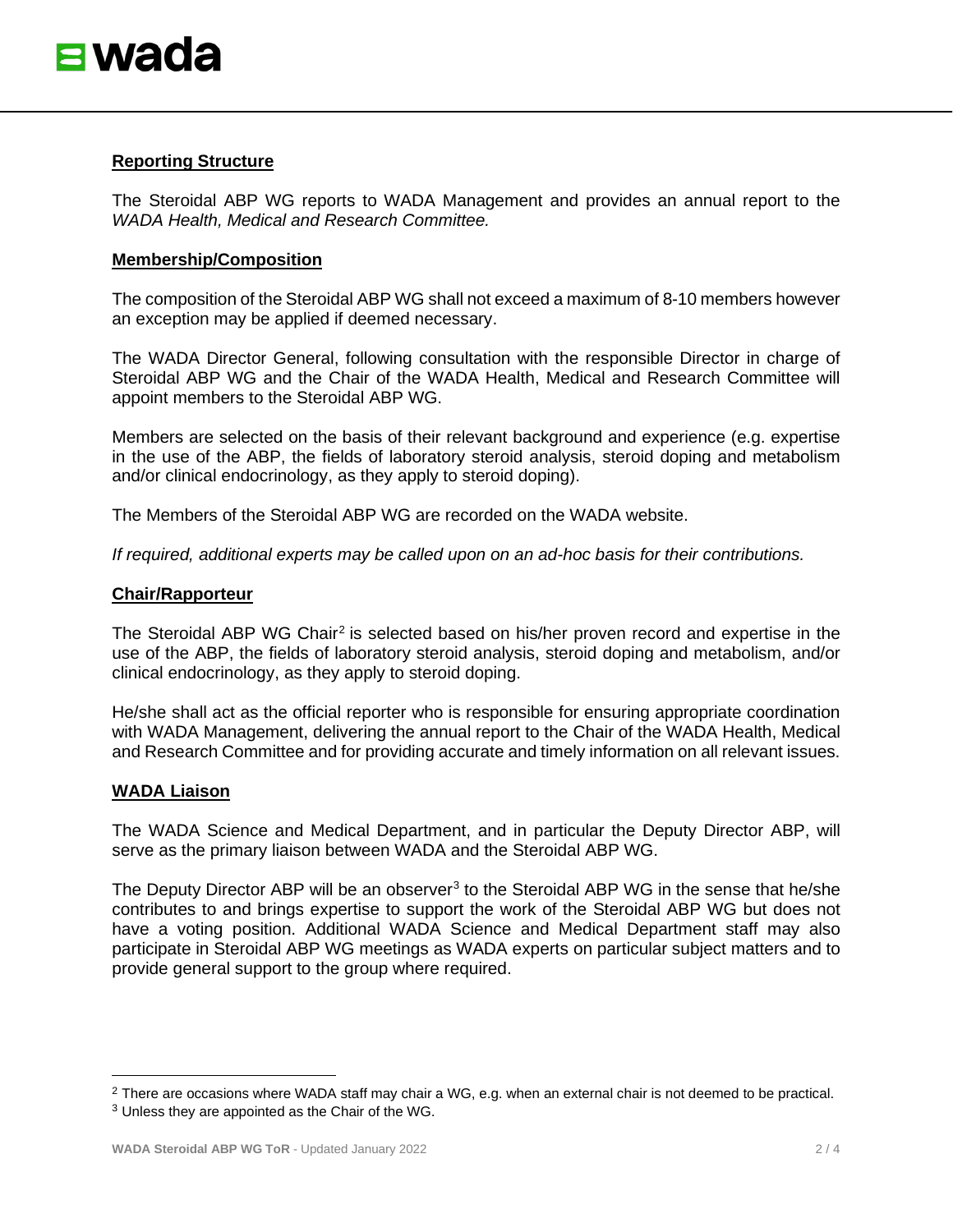### **Meetings and Working Norms**

The Steroidal ABP WG will generally meet yearly in person for a two-day meeting, or virtually via video or teleconference (as determined by WADA) as many times as is necessary to complete its mandate.

The Steroidal ABP WG normally operates on the basis of consensus and maintains as informal a manner as is possible or appropriate for the conduct of business. Consensus will be sought whenever possible. In the event of divergence of opinion or disagreement concerning recommendations, the absolute majority (determined by vote by hand) will rule. In the event of a tie, the Chair has the casting vote. There is presently no formal practice concerning a quorum. The Chair has the responsibility to determine if a quorum is present. Meeting notes will record any dissenting opinion on request.

The Chair may limit discussion of resurfacing issues by referring to previous recommendations or conclusions of previous discussions.

Meeting notes of the Steroidal ABP WG meetings, reports and correspondence relative to the group's work shall be retained at the WADA Headquarters.

# **Conflict of Interest**

Steroidal ABP WG members will be bound by the Conflict of Interest policy adopted by the WADA Foundation Board in November 2019<sup>[4](#page-2-0)</sup>, and will be required to annually complete and sign a Statement of Absence of Conflict of Interest in accordance with the policy.

# **Confidentiality**

All group members are required to sign a Confidentiality Agreement upon appointment (and again at the start of each year if their appointment is renewed). This ensures all members reflect on the confidential nature of their WADA work and confirm their adherence to such confidentiality rules. Signing this document each year is a new process as of 2020 (as a result of the governance changes mentioned above); previously members were only required to sign once.

#### **Communications and Media**

All Steroidal ABP WG members must read and comply with WADA's Media Relations policy. If a member should receive a request for an interview in relation to their role in WADA or WADA's work they should first consult with the WADA Media Relations Senior Manager or (if absent), with the WADA Communications Director.

<span id="page-2-0"></span><sup>4</sup> WADA's Foundation Board approved a set of governance reforms in November 2018 at its meeting in Baku, Azerbaijan. In 2019, WADA's Statutes were modified to reflect these reforms, and a new set of bylaws and operational regulations were created to supplement the formal Statutes. They were approved by WADA's Foundation Board in November 2019 in Katowice, Poland.